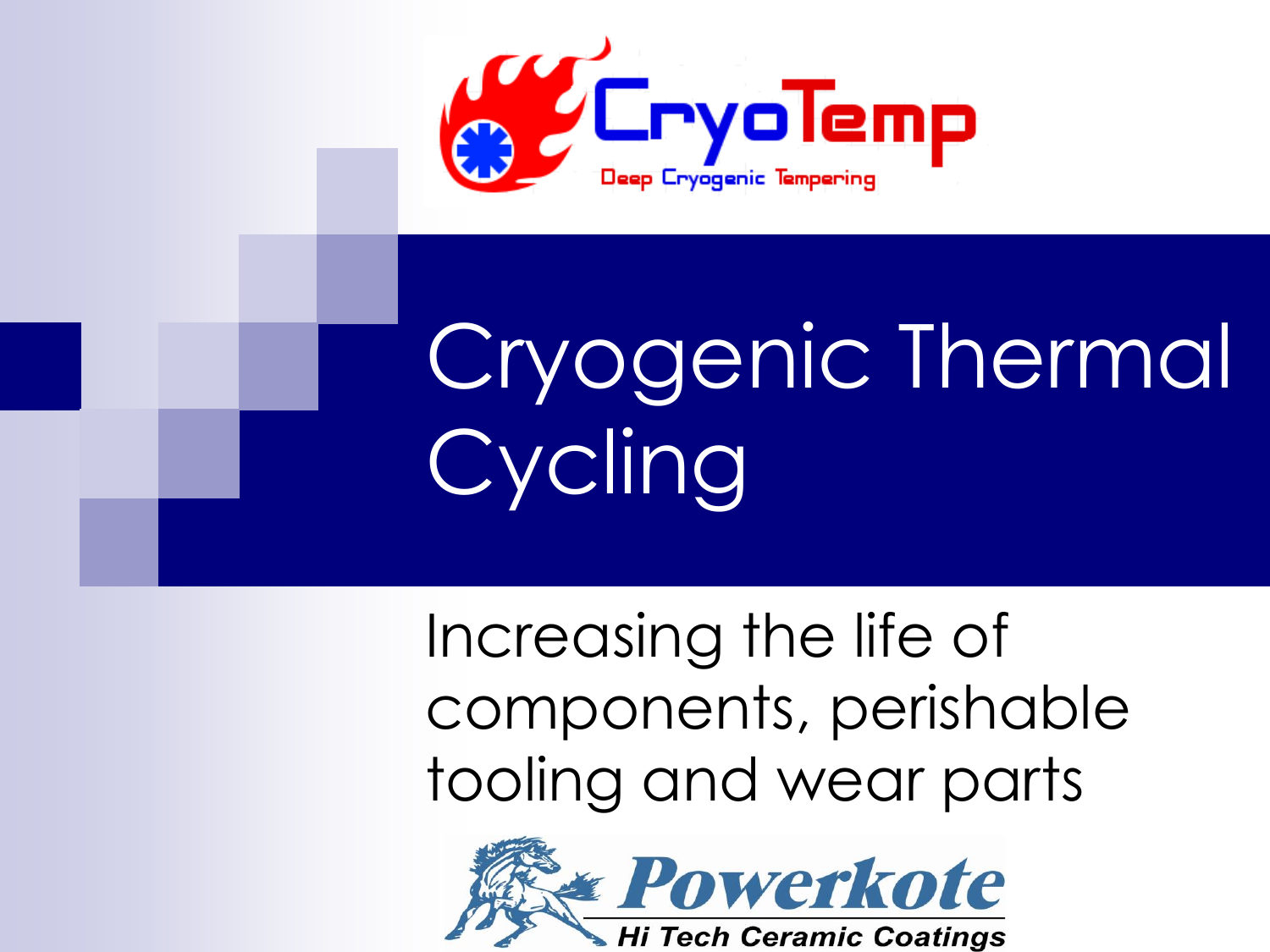#### Cryogenic Thermal Cycling Process Chamber



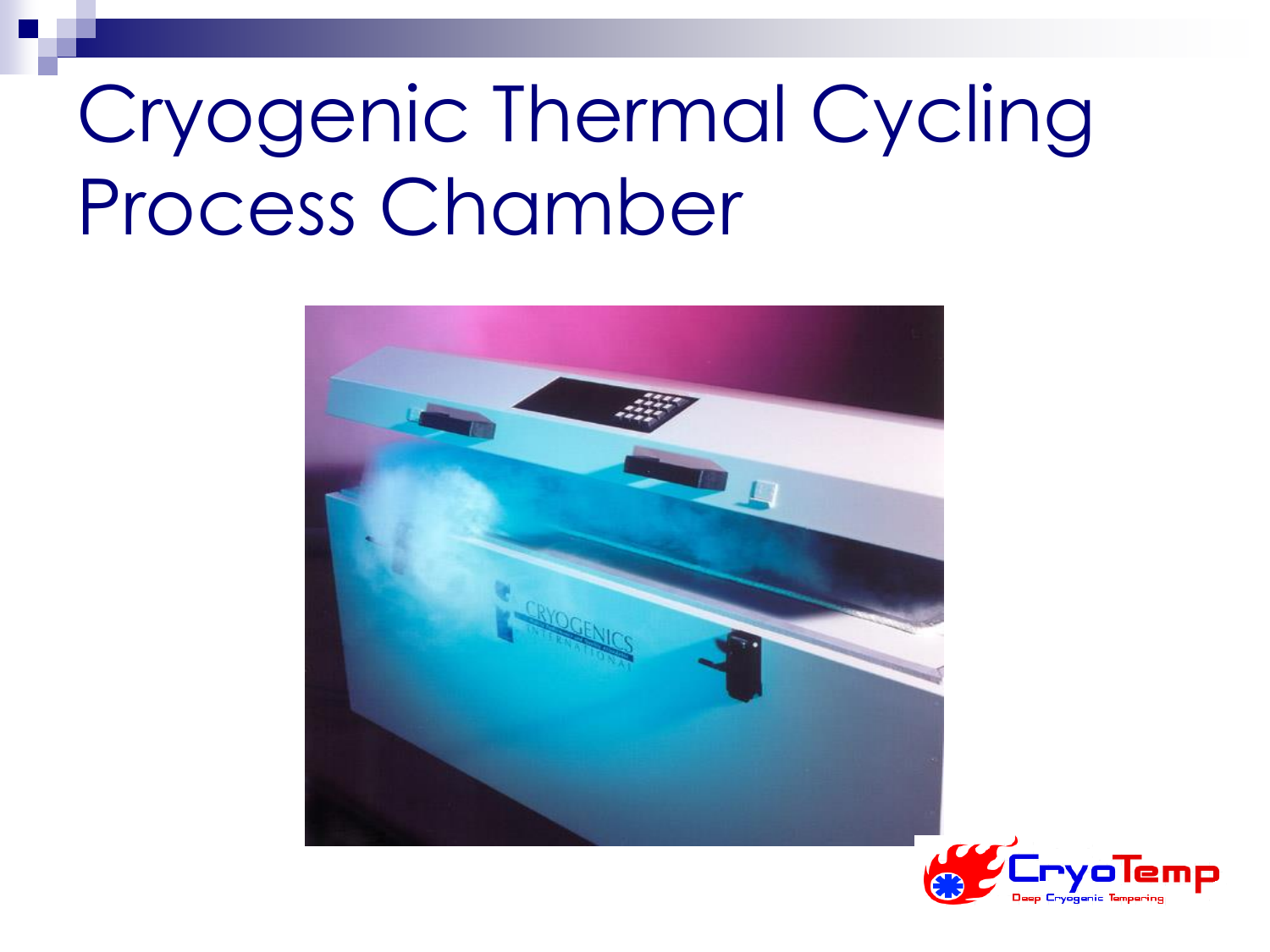#### Glossary of terms:

- **Cryogen**  $\triangle$  a substance for obtaining low temperatures. I.e., a refrigerant. In our case, LN2 or liquid nitrogen.
- **Cryo** = **Kryos** from the Greek, meaning **cold, freezing**.
- **Cryogenic**  $\Rightarrow$  of or relating to the production of very low temperatures.
- **Cryogenics**  $\Rightarrow$  A branch of physics that deals with the production and effects of very low temperatures.
- Cryonics  $\Rightarrow$  The practice of freezing humans who are not curable by current medical technology, in the hope that ways may be found to bring them back to life at some future time when ways of repairing the damage caused by the **freezing** process have been developed, as well as cures for the diseases or other causes of death which necessitated their **cryonics** suspension. See [www.alcor.org](http://www.alcor.org/).
- **Tempering**  $\Rightarrow$  In heat treatment, to reheat hardened steel or hardened cast iron to some temperature below the eutectoid temperature for the purpose of decreasing hardness and increasing toughness. I.e. "to soften".

Definitions from Webster's New Collegiate Dictionary, ASM Metals Handbook and Alcor.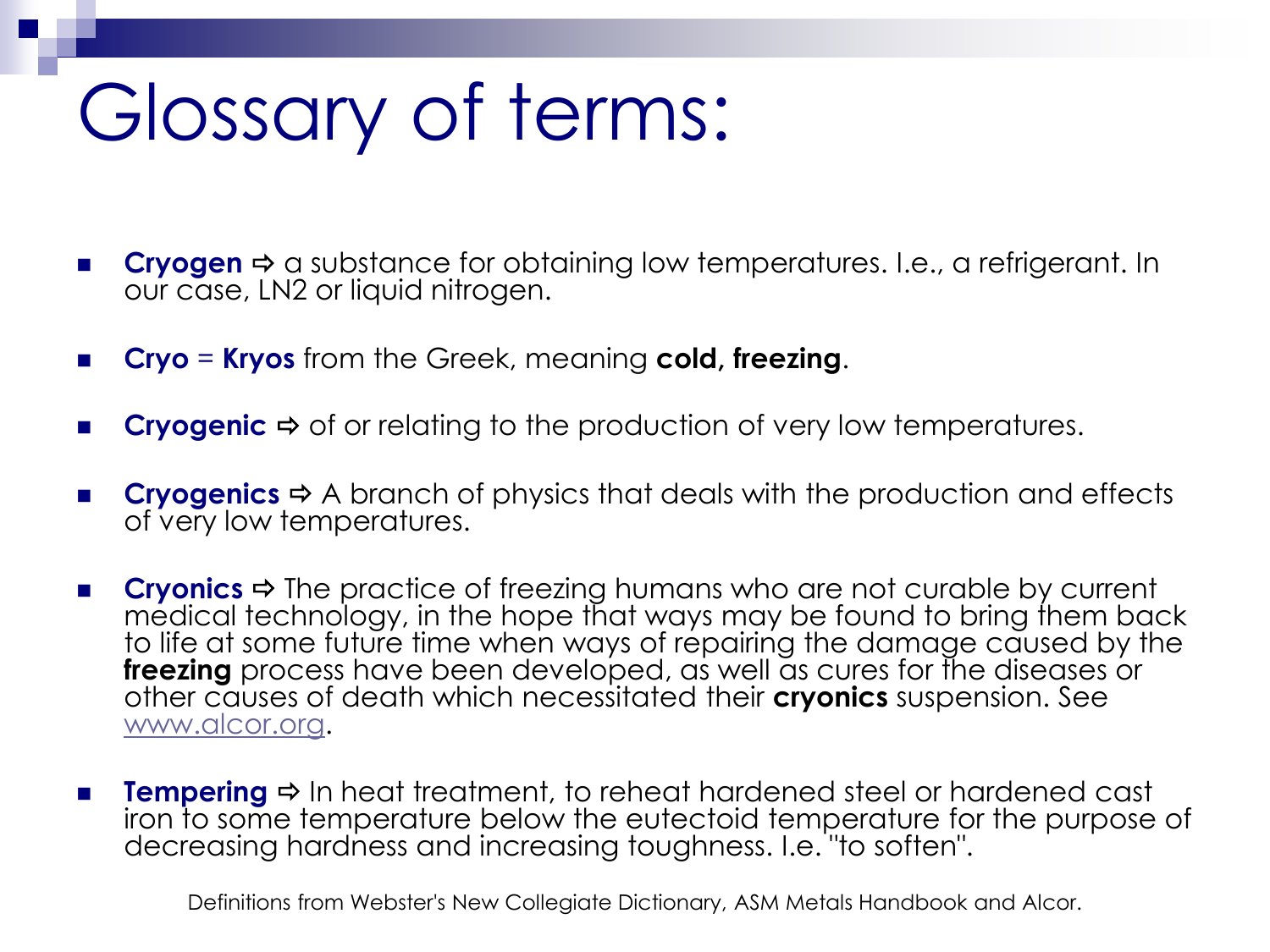### What is Cryogenic Thermal Cycling?

Cryogenic Thermal Cycling process is capable of dramatically **improving the performance characteristics** of a wide variety of materials, such as ferrous and non-ferrous metal, alloys' carbides, superplastics (including Teflon and Nylon) and ceramics

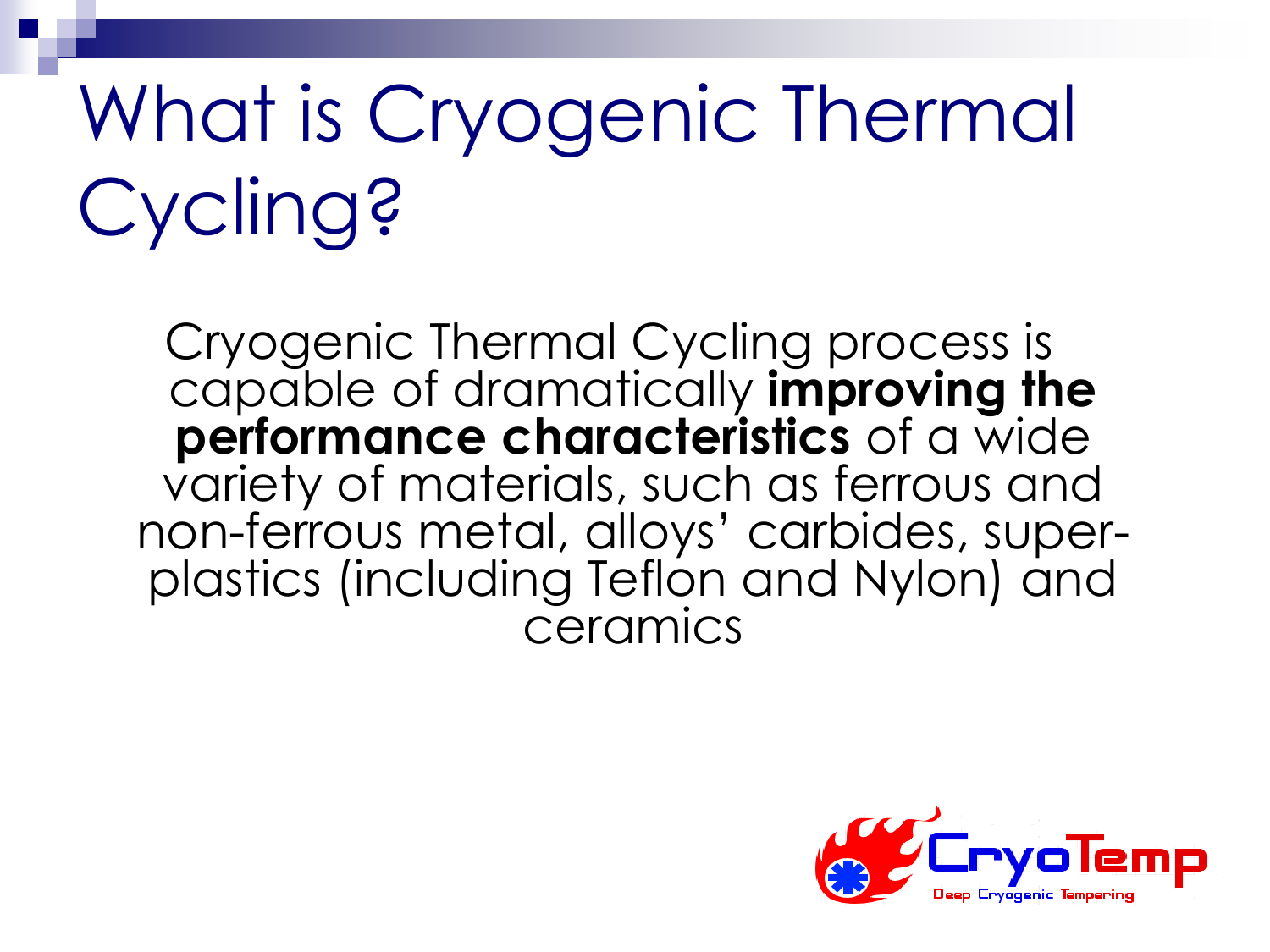### What is Cryogenic Thermal Cycling? continued...

- The entire process takes between 36 to 74 hours depending on the weight & type of material being treated.
- The CTC Process is **not a surface treatment** it affects the entire mass of the component being treated making it stronger throughout and dramatically reducing wear.
- **n** This means the process keeps working for the life of the component rather than ceasing to be effective after surface is worn and otherwise damaged.
- **Because during treatment these mechanisms are operating** cyclically and in temperature ranges previously not visited, Cryogenic Thermal Cycling is continuing to provide new applications for optimizing the performance properties of materials and metals.
- **The hardness of the material treated is unaffected so there is actually** less tendency to crack or chip while its strength and durability is actually increased.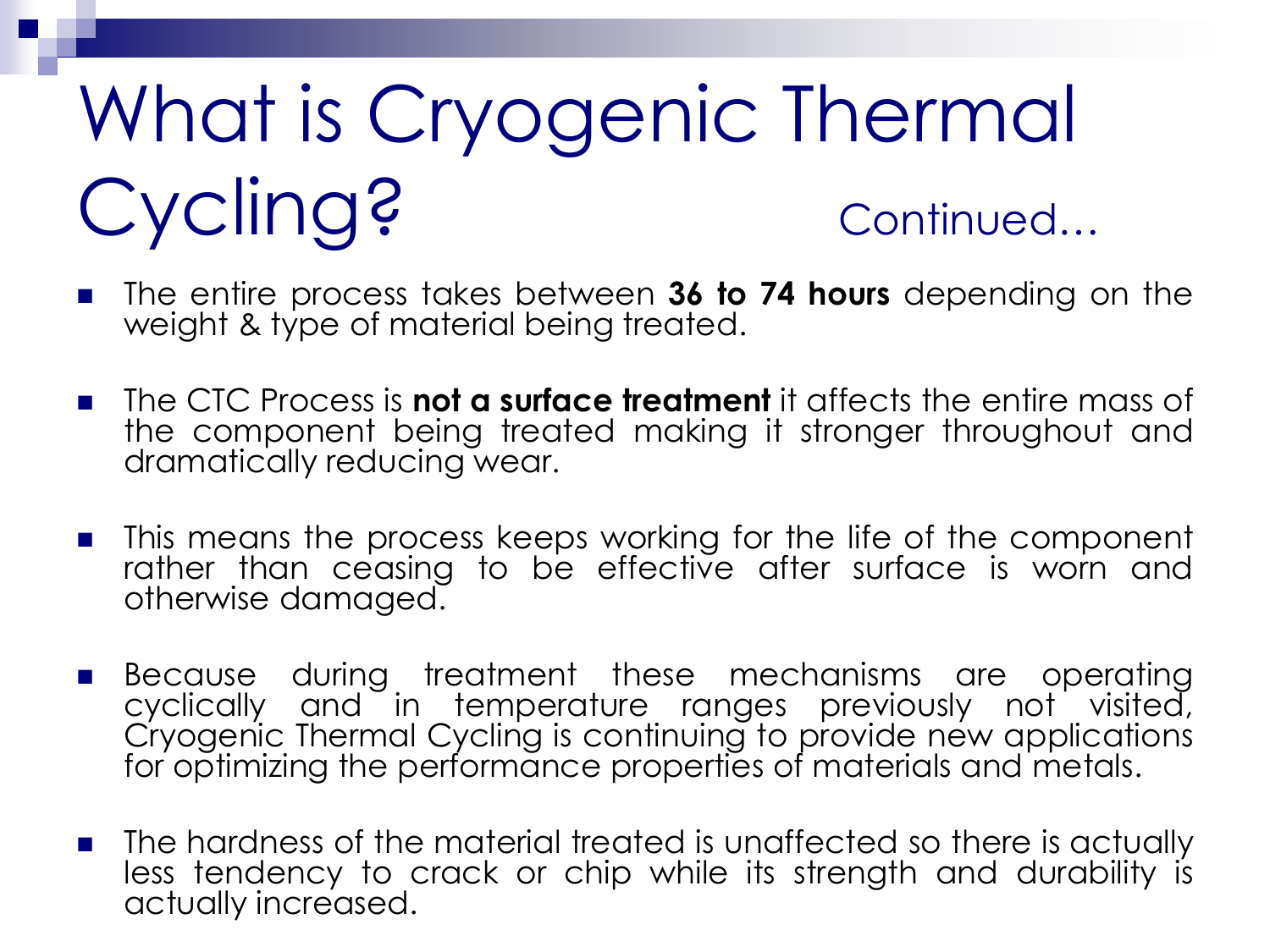#### The Process of Cryogenic Thermal Cycling:

- **Our state of the art CTC Systems uses a computer that** duplicates the optimum thermal curve.
- **If precisely regulates the temperature change and** brings an absolute consistency not available in any other tempering process.
- **After having loaded the chamber with product the lid** of the chamber is closed and the computer is programmed with the appropriate information.





cryogenic treatment system interface control panel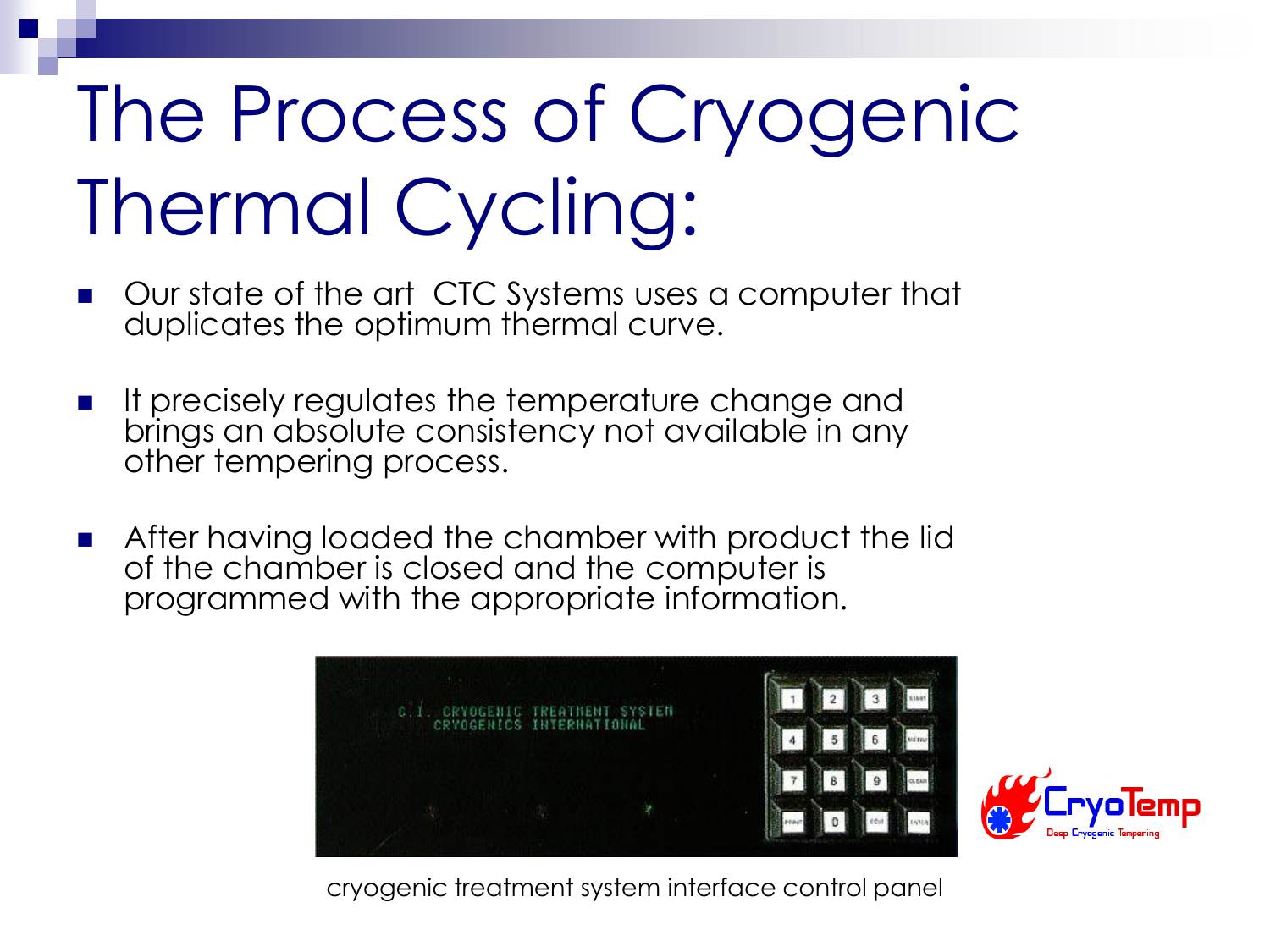### The Process of Cryogenic Thermal Cycling: continued...

- $\blacksquare$  The temperature in the chamber is slowly and precisely lowered from ambient to - 320ºF.
- **This may take as long as 8 to 14 hours, which is always** far less than a degree per minute.
- In certain applications our ramp down rate could be as slow as a half of a degree per minute.
- **n** This may lengthen the process, making it that much more costly but experience has proved that it is well worth the time and expense.

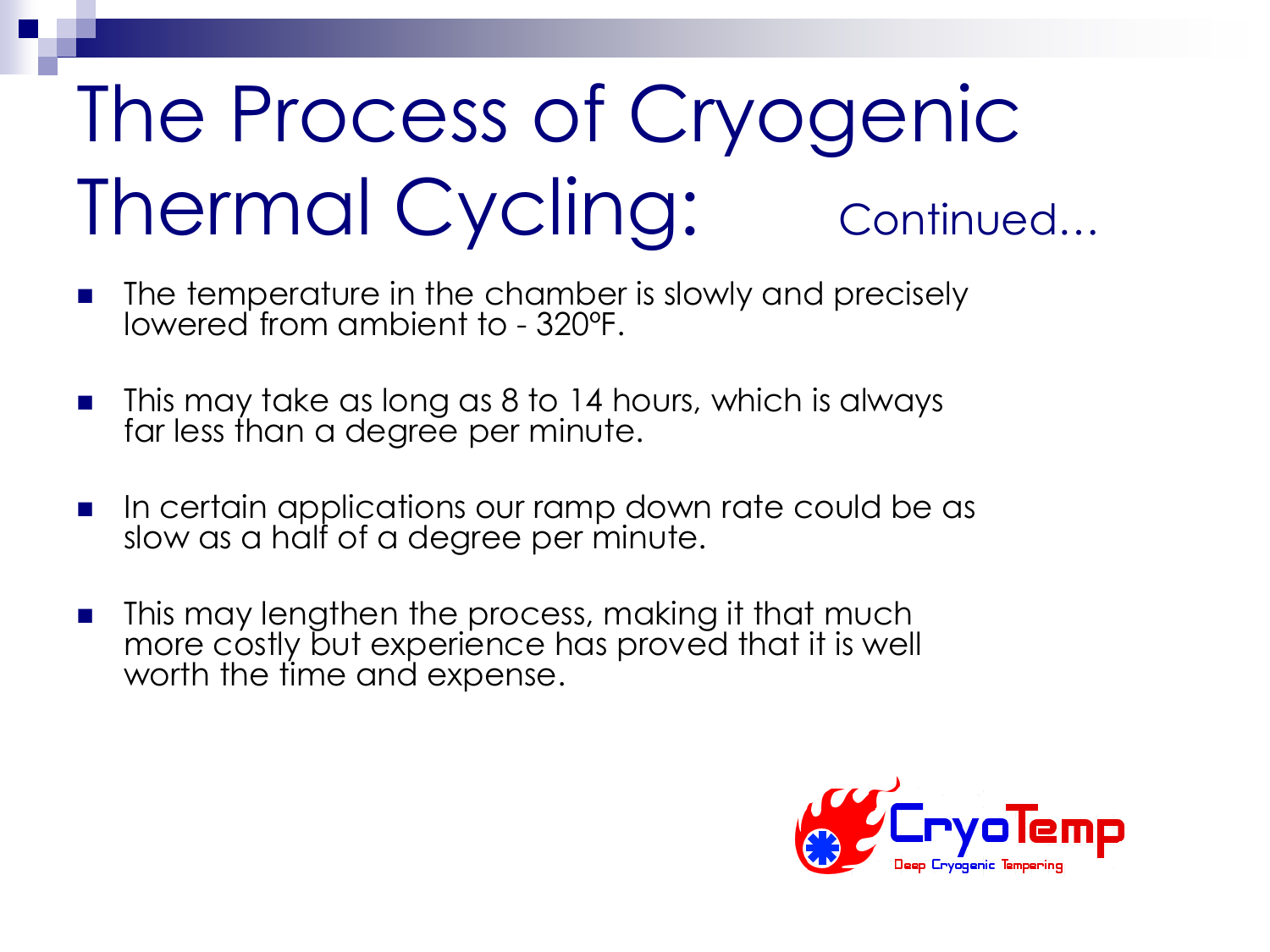### The Process of Cryogenic Thermal Cycling: continued...

- We now allow the nitrogen to enter the chamber through a phase separator for safety, and very importantly to purge the chamber of air and moisture.
- **Number 1** Within this inert nitrogen atmosphere condensation will not accumulate.
- The soak phase of the process maintains 320ºF for at least 24 hours, and usually more.
- This is important because molecular motion slows dramatically at very cold temperatures. To ensure complete transformation one must maintain these low temperatures for period longer than 20 hours.

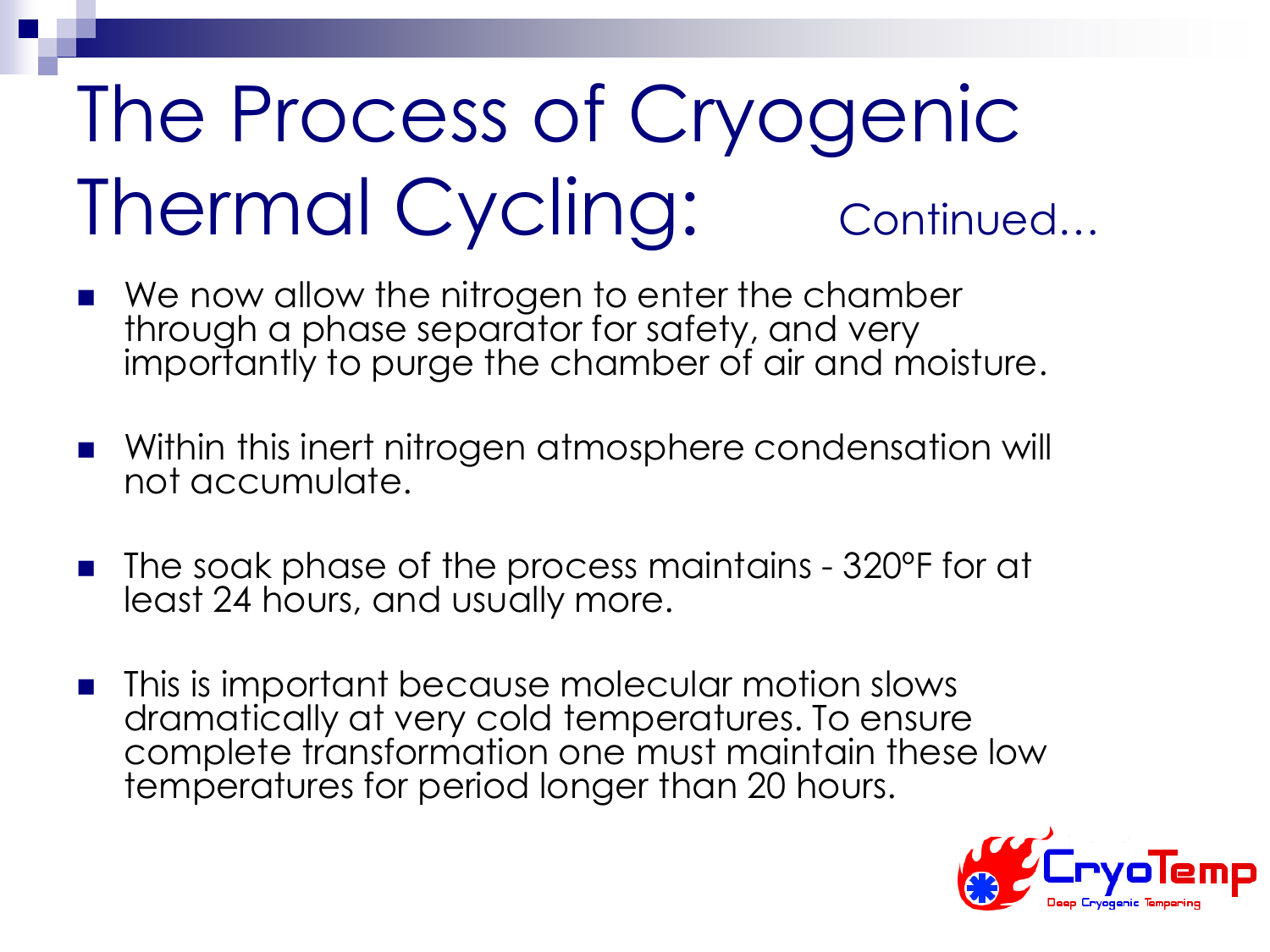### The Process of Cryogenic Thermal Cycling: continued...

- **n** The system then warms the chamber and contents to ambient temperature over a period of 12 to 24 hours, sometimes longer depending on the load.
- This precise control and long time duration ensures that there will never be a large difference in temperature from the outside of a part to the core of the part.
- $\blacksquare$  This is how it is possible to safely process items with very dissimilar material and construction.

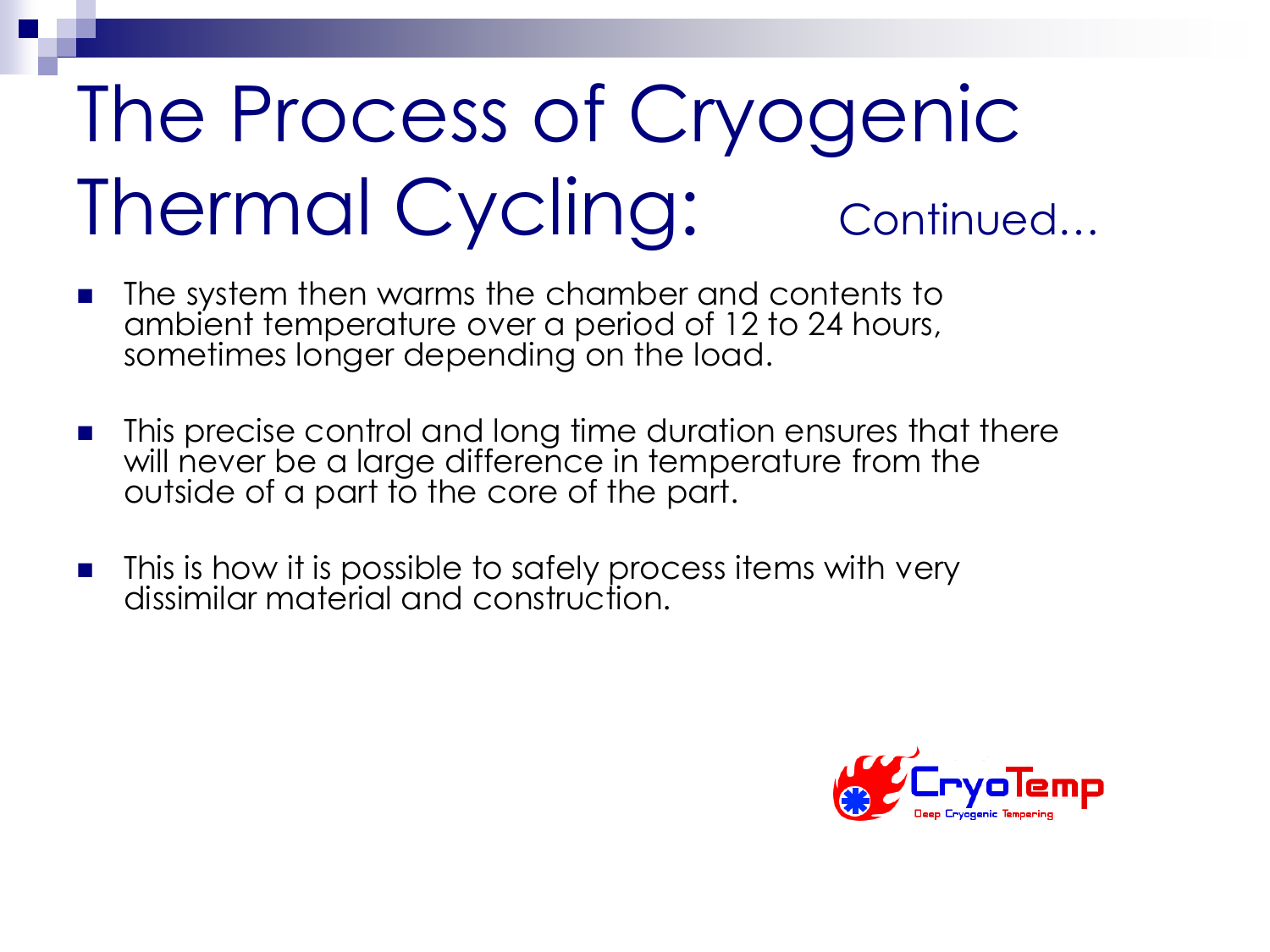#### The Science of How and why?:

- **Deep cryogenics** is the ultra low temperature processing of materials to enhance their desired metallurgical and structural properties. In our case, this is a temperature about -320°F, - 196°C, or 77°K. These ultra cold temperatures are achieved using computer controls, a well-insulated treatment chamber and liquid nitrogen (LN2). Nitrogen is the gas that constitutes 78.03% of the air we breathe here on planet Earth.
- **The liquid form, is the product of air separation, compression** and liquefaction. What this boils down to is that our **deep cryogenic systems** are completely environmentally friendly and actually help reduce waste.

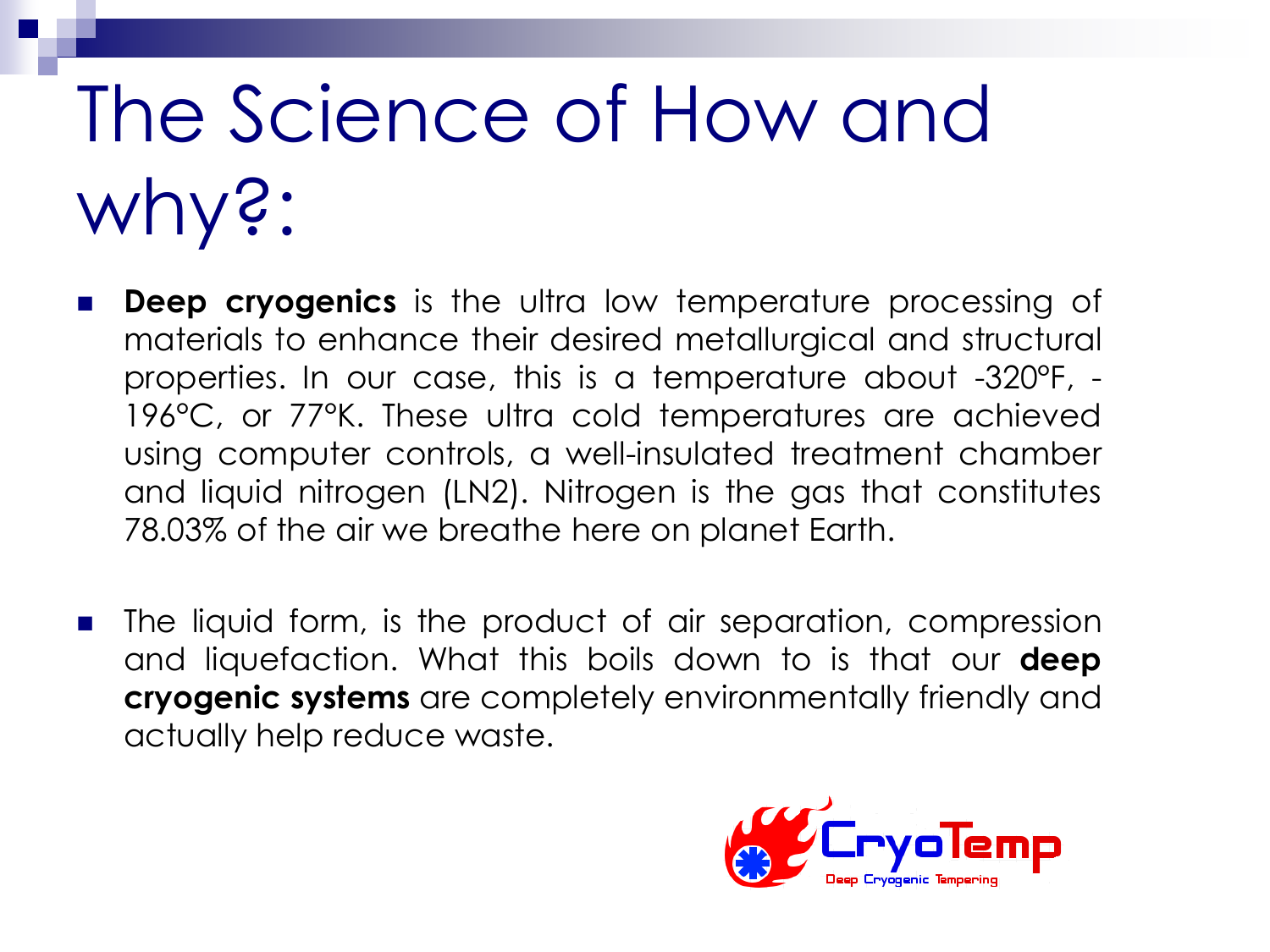#### The Science of How and why?:







| <b>Energy Path</b>                                                                                                        | <b>Re-Alignment</b>                                                                                                               | <b>Energy Transfer</b>                                                                                                                    |
|---------------------------------------------------------------------------------------------------------------------------|-----------------------------------------------------------------------------------------------------------------------------------|-------------------------------------------------------------------------------------------------------------------------------------------|
| untreated molecular<br>Through<br>structure. Dissipation of energy<br>causes vibration which results in<br>metal fatigue. | During the<br>Thermal Cycling<br>process, the micro- structure<br>begins to particulate into smaller,<br>regular micro-structures | Thermal Cycling processed metal<br>allows the passage of energy is<br>direct, eliminating vibration - the<br>main cause of metal fatigue. |

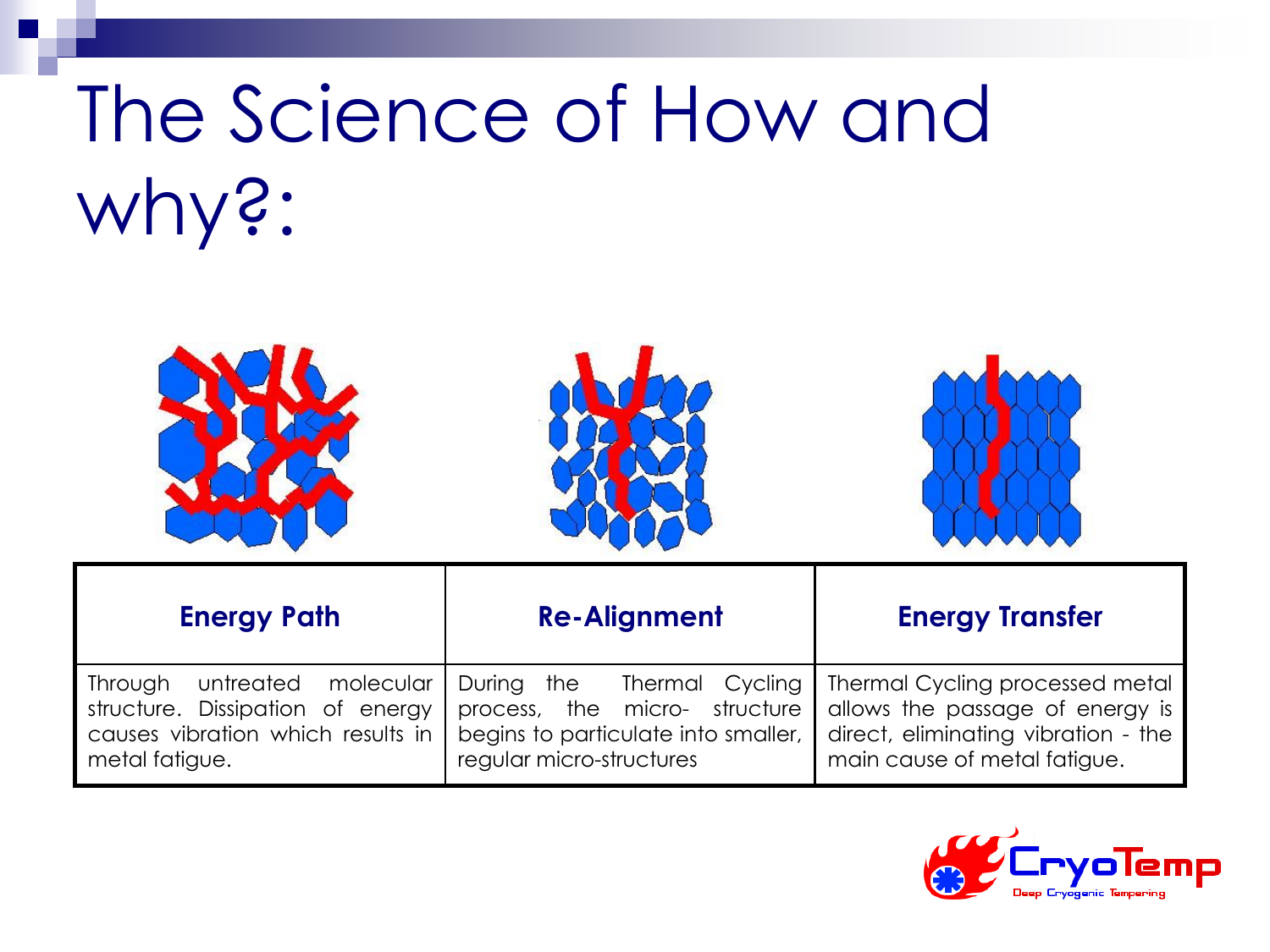### The Benefits of Cryogenic Thermal Cycling:

These ultra-cold temperatures, below -310°F, will greatly **increase the strength and wear life** of all types of vehicle components, castings and cutting tools. In addition, other benefits include reduced maintenance, repairs and replacement of tools and components, reduced vibrations, rapid and more uniform heat dissipation, and improved conductivity.

#### **This process is like an insurance policy for your tools and components.**

Before CI Processing After CI Processing





Comparative microphotographs (1000x) of steel samples show the change in microstructure produced by the controlled deep cryogenic process. Uniform, more completely transformed microstructure and less retained austenite at right, is related to improvements in strength, stability and resistance to wear.

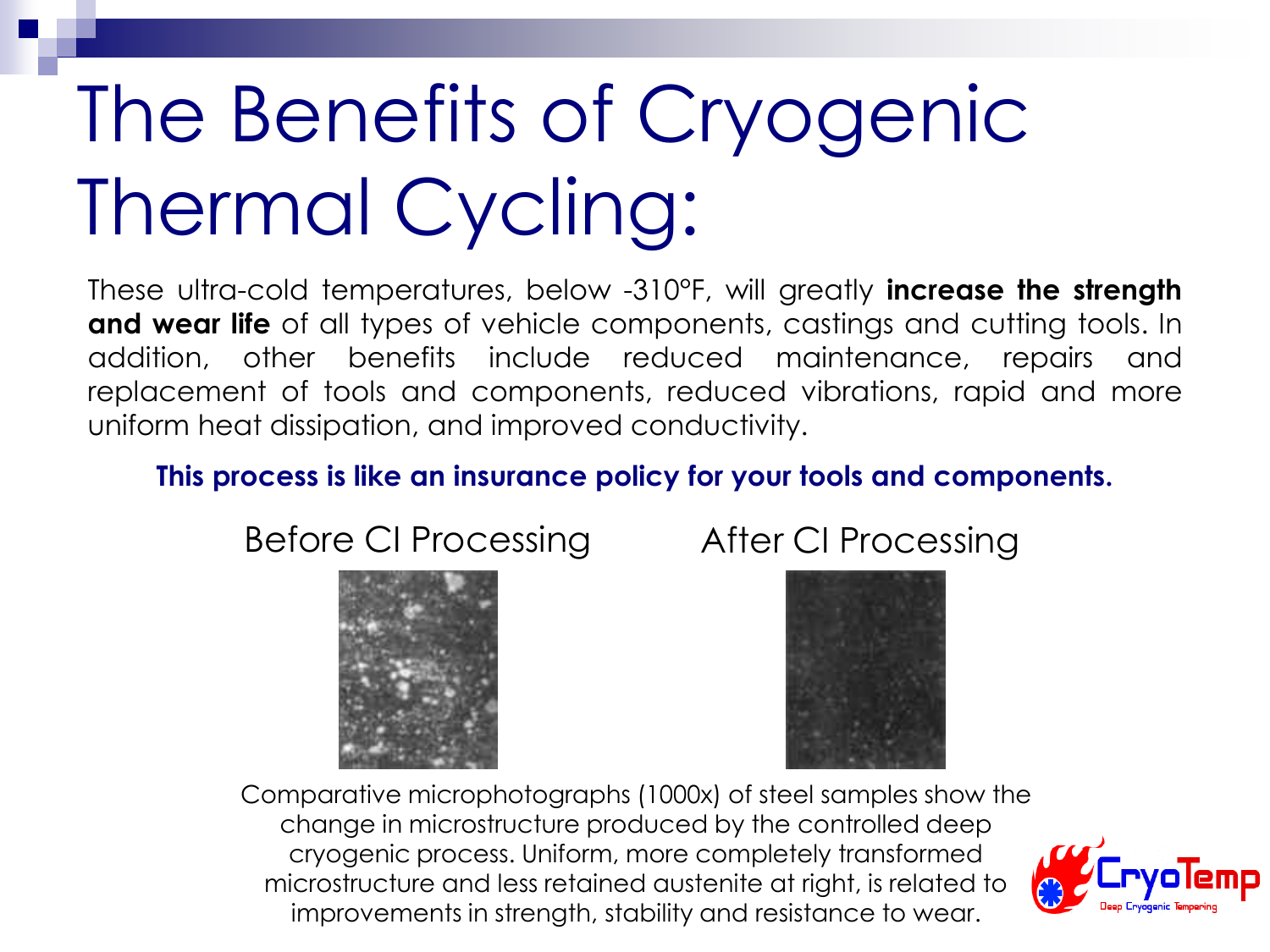### The Benefits of Cryogenic Thermal Cycling:

- **Decrease abrasive wear**
- Decreases erosive wear
- **Decreases corrosive wear**
- **Reduces distortion**
- **Relieve residual stresses**
- **IMPROVES machineability**
- **Reduces sharpening time**
- **Reduces materials lost during** sharpening
- **More sharpening / grindings before** replacement of parts
- **Nithstand higher temperatures**
- **Allows tighter machining tolerances in** metals and plastics
- Does not damage component parts
- **Environmentally clean process**
- **Treats the entire component, not just** surface
- Yield better performance with sports equipment
- **Smoother action and cleaner sounds** from musical instruments
- **Increased component strength and** durability
- **IMPROVES electrical and thermal** conductivity
- **IMPROVED CONDUCTOR RESISTIVEITY**
- One time process
- **IMPROVED AVAILABILITY, reliability, yield** and productivity
- $\blacksquare$  Less down time
- **Reduces maintenance expenses**
- **Reduces tooling costs**
- **Lowers production costs**
- Improves profitability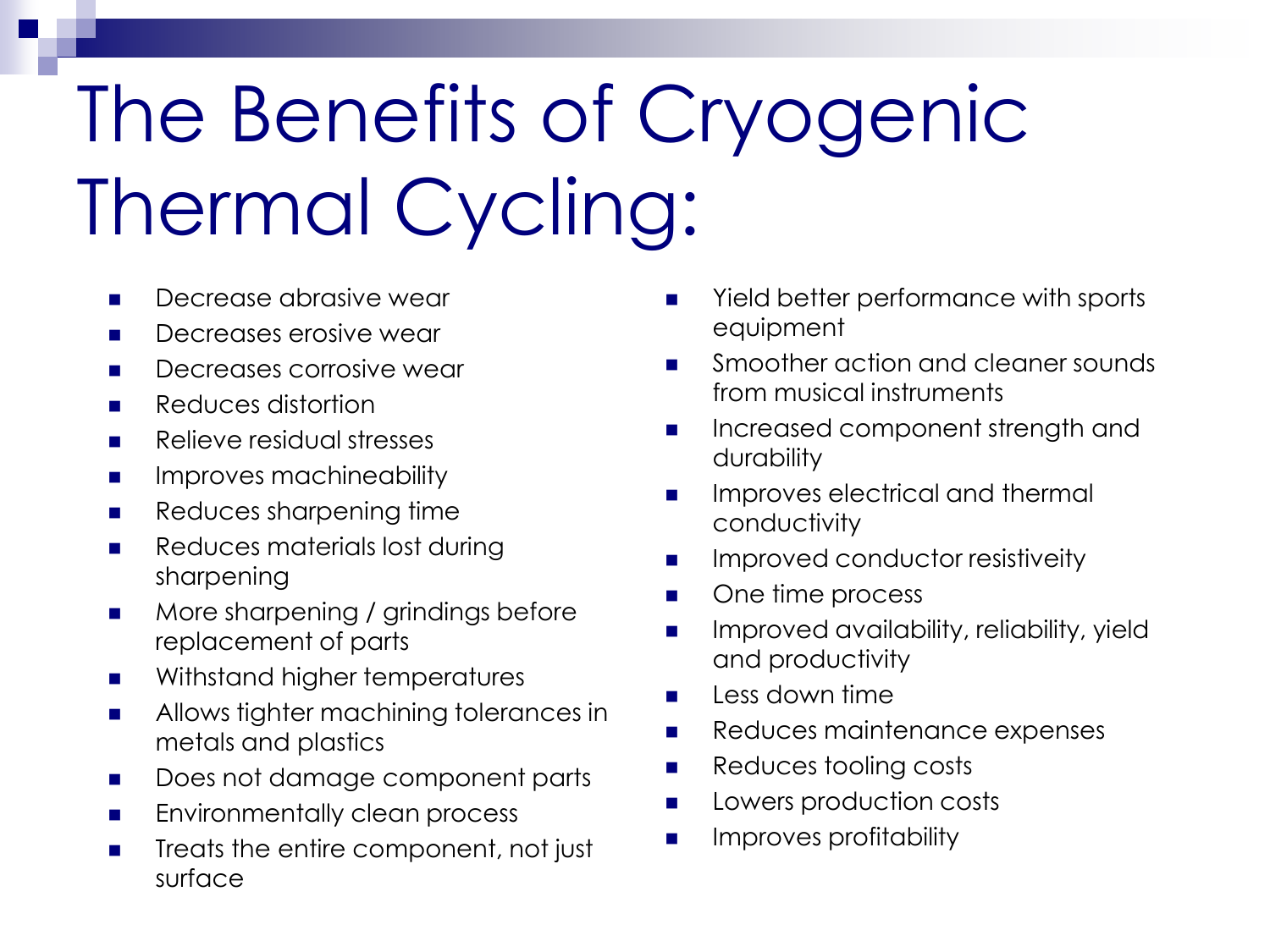



Dissipation of energy causes vibration, which results to metal fatigue, wear and ultimately component failure. During the Thermal Cycling Process, the micro-structure begins to particulate into smaller, regular micro-structures. The Thermal Processed metal allows the passage of energy to be direct, eliminating vibration, the main cause of metal fatigue. The ultra-cold temperatures below - 200°C(-330°F) will increase strength and wear life of all types of vehicle components, machine components, cutting tools, medical equipment and electronic devices to a 300% life expectancy increase over non treated components. Thus leading to reduced maintenance, repairs and replacement of tools and components.

The Molecule is inverted from a concave form to a convex form. This fills lots of voids and gaps on a microscopic level making the part more dense without changing it's weight or hardness. A more dense formation allows sound waves or vibration to pass through the metal creating less vibration in it's state of matter, Less vibration creates less damaging micro cracking which increases wear life.

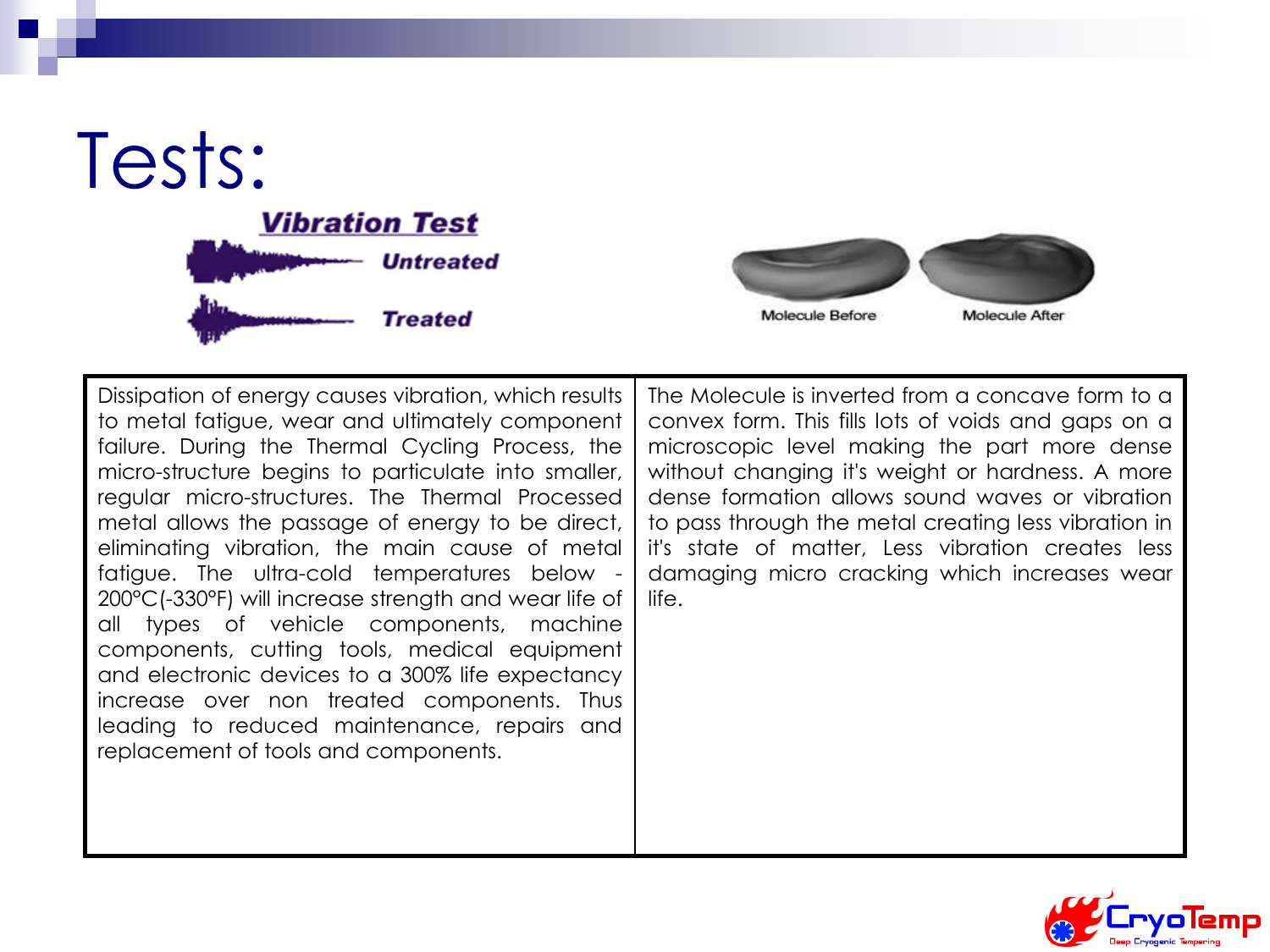#### Material Improvement Results<br>Charl Below Represents Comparison Betwee<br>120°F Shallow Quenching Vs.-310°F Deep Cryogenic

**Chart Below Represents Comparison Between** 

**-120°F Shallow Quenching Vs.-310°F Deep Cryogenic Tempering**

| AISI#          | <b>Description of steel</b>       | $(-120°F)$ | $(-310^{\circ}F)$ |
|----------------|-----------------------------------|------------|-------------------|
| $D-2$          | High carbon / chromium die steel  | 316%       | 817%              |
| $A-2$          | Chromium cold work die steel      | 204%       | 560%              |
| $S-7$          | Silicon tool steel                | 241%       | 503%              |
| 52100          | <b>Bearing Steel</b>              | 195%       | 420%              |
| $O-1$          | Oil hardening cold work steel     | 221%       | 418%              |
| $A-10$         | Graphite tool steel               | 230%       | 264%              |
| $M-1$          | Molybdenum high speed steel       | 145%       | 225%              |
| $H-13$         | Chromium / moly hot die steel     | 164%       | 209%              |
| $M-2$          | Tungsten / moly high speed steel  | 117%       | 203%              |
| $T-1$          | Tungsten high speed steel         | 141%       | 176%              |
| <b>CPM-10V</b> | Alloy steel                       | 94%        | 131%              |
| $P-20$         | Mold steel                        | 123%       | 130%              |
| 440            | Marstensitic stainless            | 128%       | 121%              |
| 430            | Ferritic stainless                | 116%       | 119%              |
| 303            | Austentic stainless               | 105%       | 110%              |
| 8620           | Nickel-chromium-moly steel        | 112%       | 104%              |
| C1020          | Carbon steel                      | 97%        | 98%               |
| AGS            | Graphitic cast iron               | 96%        | 97%               |
| $A-6$          | Manganese air work cold die steel | 73%        | 97%               |
| $T-2$          | Tungsten high speed steel         | 72%        | 92%               |

**Source:** Dr. R. F. Barron, Louisiana Tech University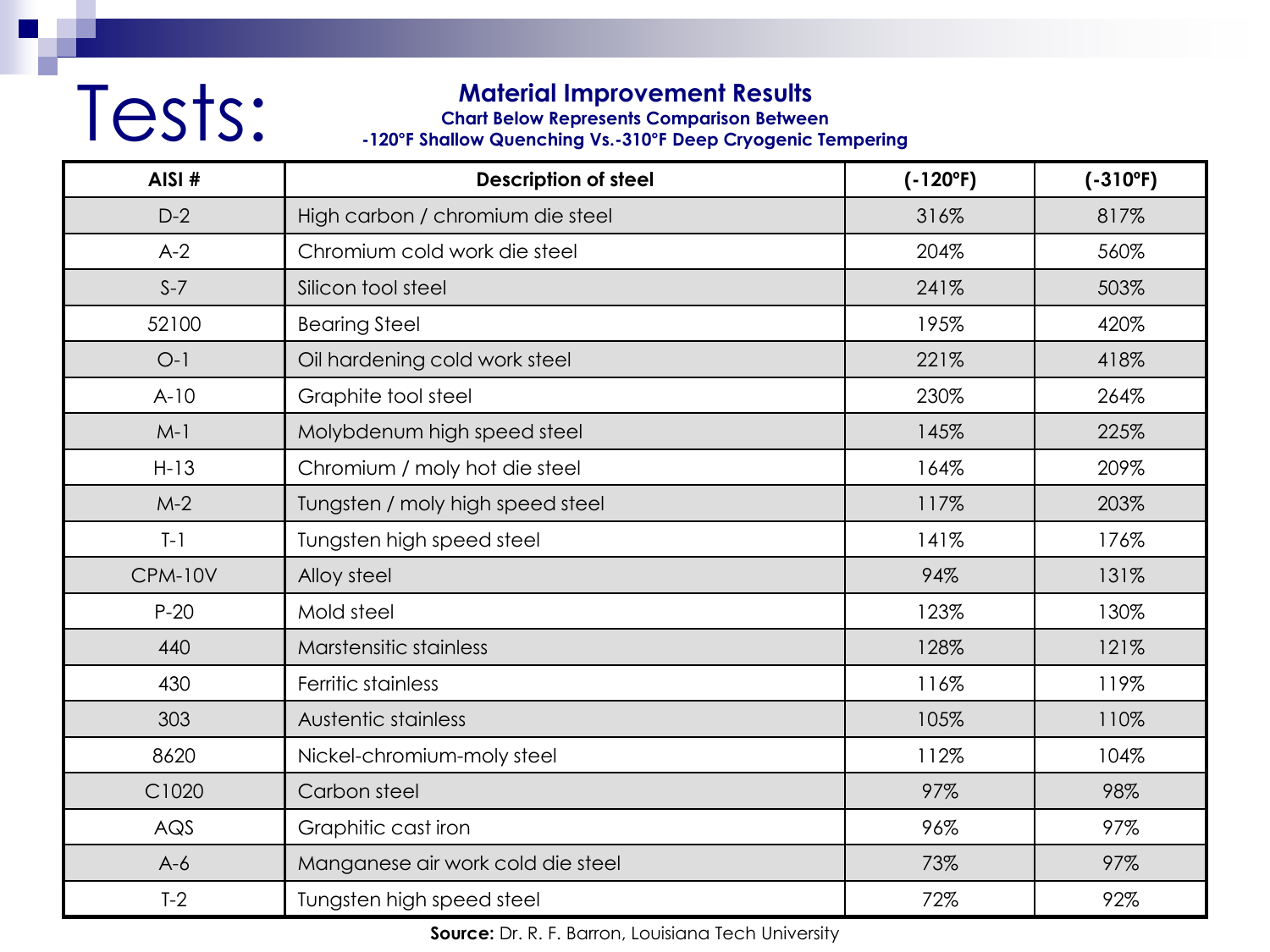## Tests:

#### **Tool Durability Analysis**

| <b>Tool Type</b>     | Company                      | <b>Tool Material</b>       | <b>Results</b> |
|----------------------|------------------------------|----------------------------|----------------|
| <b>Broach</b>        | Auto Manufacturer            | Hi Nickel & Carbide        | 250%           |
| Chipper              | <b>Box Manufacturer</b>      | Carbide                    | 500%           |
| Corrosion            | Lab Studies                  | S2, M2, 4142, 316          | Less Corrosion |
| Deburring            | Lab Studies                  | Inconel                    | 400%           |
| <b>Dies</b>          | Injection Molding, Extrusion | Mild Steel, Hi Ni Alloy    | 400%           |
| <b>Drills</b>        | Aircraft Manufacturer        | M42, M7, C2                | 30%            |
| Electrodes           | <b>Steel Fabrication</b>     | Copper                     | 600%           |
| End Mills            | Aerospace                    | M42                        | 450%           |
| <b>Face Mill</b>     | Aerospace                    | C <sub>2</sub> Carbide     | 400%           |
| <b>Gear Cutter</b>   | Auto Manufacturer            | <b>Ti-n Coated</b>         | 350%           |
| Hob                  | <b>Turbine Manufacturer</b>  | M2, M7                     | 250%           |
| Key Cutter           | Aircraft Manufacturer        | M2, M7                     | 250%           |
| Logging              | Paper Manufacturer           | Saw Chain                  | 400%           |
| Machinability        | Machine Shop                 | Thin Wall Aluminum Casting | 50%Lless Time  |
| Milling              | Machine Shop                 | 347 SS M7                  | 350%           |
| Punching             | <b>Metal Fabrication</b>     | M7                         | 600%           |
| Slicer               | <b>Plastics Plant</b>        | M <sub>7</sub>             | 600%           |
| <b>Stamping Dies</b> | <b>Steel Fabrication</b>     | D <sub>2</sub>             | 600%           |
| Shredder             | Paper Manufacturer           | M <sub>7</sub>             | 400%           |
| Tap                  | <b>Tool Manufacturer</b>     | C <sub>2</sub> Carbide     | 600%           |
| <b>Wood Cutting</b>  | Wood Shop                    | <b>High Speed Steel</b>    | 500%           |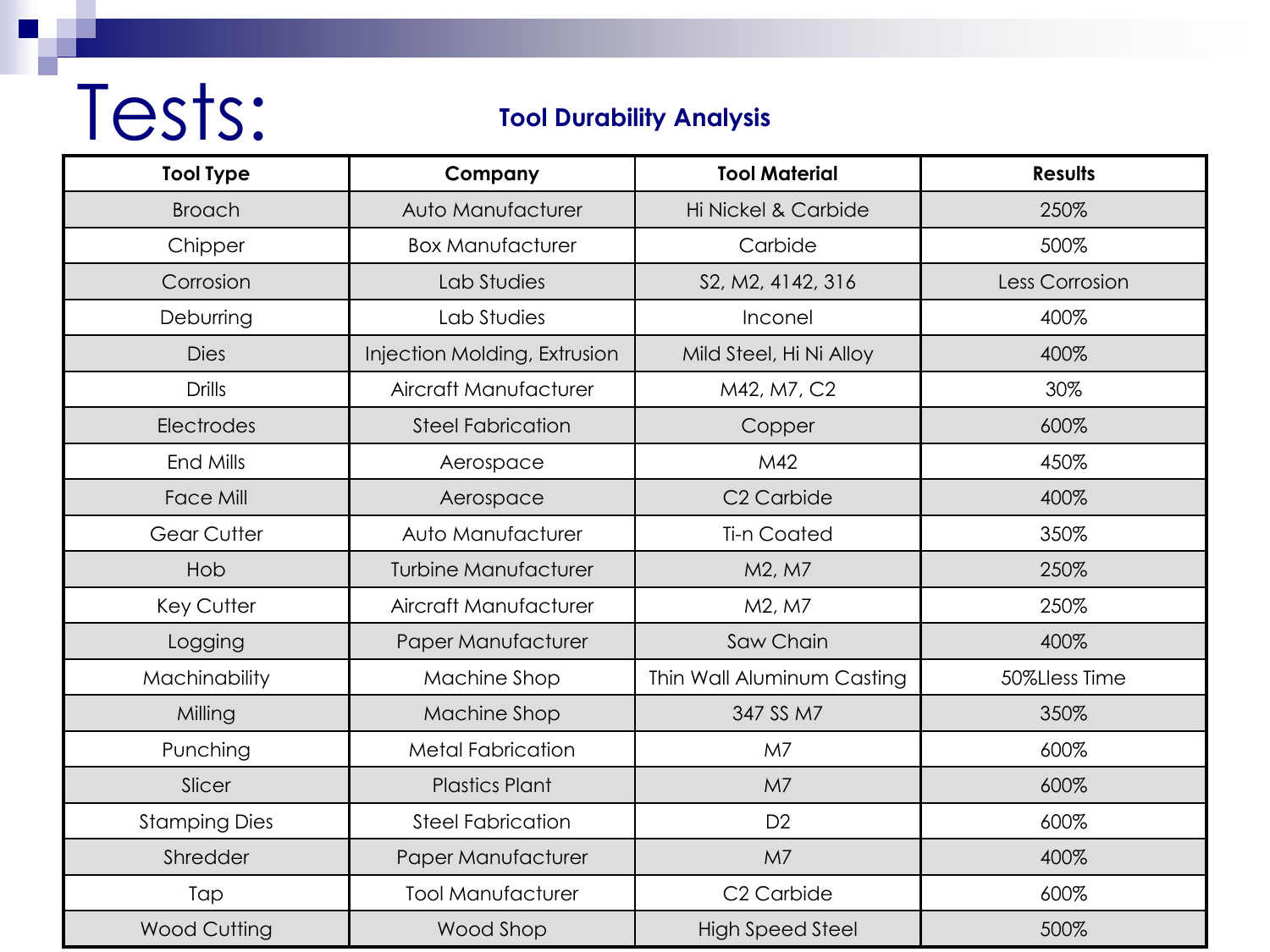#### Applications:

- Gears
- **Crankshafts**
- Aircraft components
- Moulds
- Lathe inserts
- Motor vehicle engines
- Water pump impellers
- Knives and blades
- Gun barrels for single or rapid firing applications
- Gearboxes
- Bearings
- Cutters
- **Hobs**
- Press dies
- Drill bits
- Saw blades
- Shear blades
- Break disc and pads
- Most metal tooling
- Golf clubs
- Aluminium bats
- Musical instruments
- **Sound equipment**
- **Fishhooks**
- $\blacksquare$  Electric motors
- Copper conductors
- **E** Commutators
- **Carbon brushes**
- **B** Shafts
- Railway wheels
- **Tennis racket strings**
- **Propellers**
- **Castings**
- **Conveyor rollers**
- CDs And DVDs
- sock knitting machine components.
- **Processing plants**
- **Earthmoving equipment**
- **Off-** highway trucks
- **Mechanical component parts**
- **Electronic equipment**
- **Medical equipment**

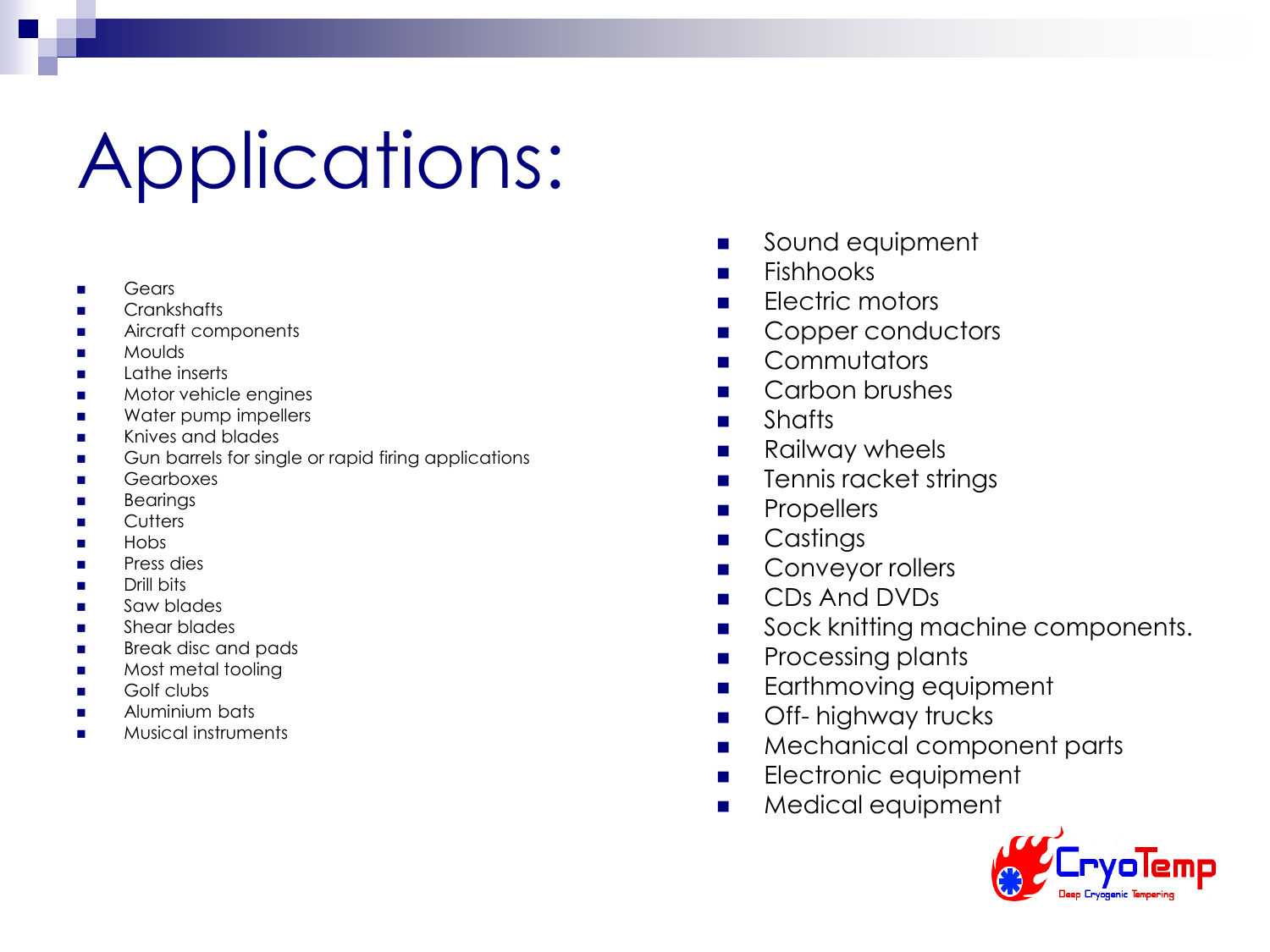#### Achievement:

- **The results of CTC transformation create improved mechanical properties throughout the** entire part as opposed to the limited effect of surface treatment.
- **Cryogenic Thermal Cycling is continuing to provide new applications for optimizing the** performance properties of materials.
- **The performances through CTC processes of desirable properties (such as wear** resistance) tell a powerful story of tools being treated and showing through scientific measurement that there is increased durability, or "wear Life" of 200% to 300%.
- **Duradvanced thermal processing technology enhances the performance of steel and** other materials by transforming their molecular structure. This transformation accomplishes several very important things:
- **The extreme cold temperatures during cryogenic processing also slow movement at the** atomic level, increasing internal molecular bonding energy and promoting a pure structural balance throughout the material. The end result is a material with an extremely uniform, refined and dense microstructure with vastly improved properties.

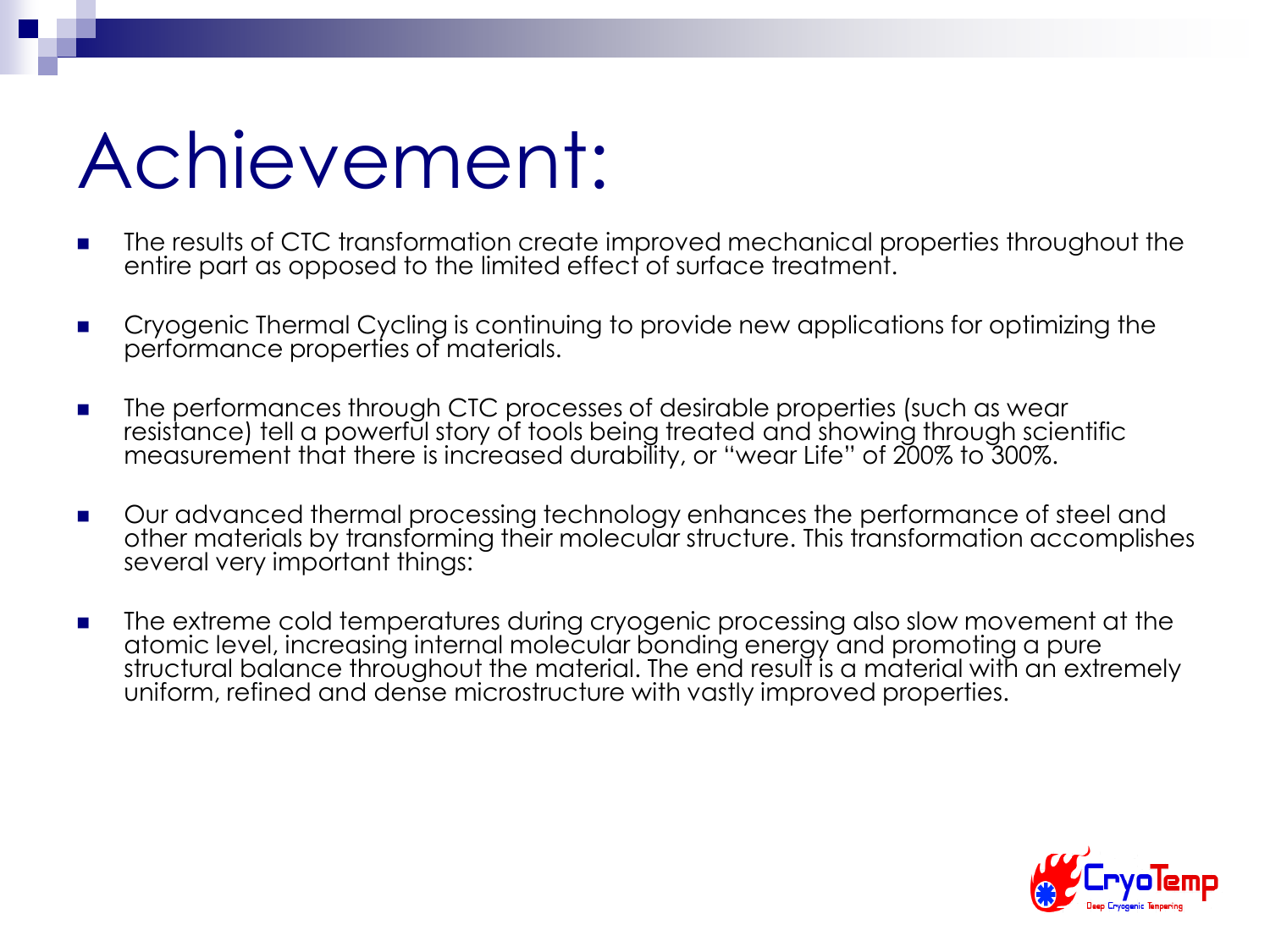#### Achievement:

- **Austenite to marten site conversion** Normal hardening transforms austenite, with its unstable crystalline structure, into marten site, which is much stronger and more durable. But normal hardening doesn't convert all of a steel's austenite to marten site. For that to occur, cooling technology is required. Cryogenic processing results in a nearly complete transformation of retained austenite to marten site.
- **Carbide particle formation** Normal hardening creates carbide deposits that disturb the alloy's crystalline structure. During the cryogenic phase of thermal processing, small carbide particles precipitate out of the crystalline lattice and are evenly distributed throughout the material. This reduces residual stresses and creates a very hard, fine carbide lattice structure with improved wear resistance.
- **Grain structure is refined** All of the individual particles that make up an alloy are placed into their most stable state. These particles then are aligned optimally with surrounding particles. Also, molecular bonds are strengthened by the process.
- **Internal stress is relieved** Particle alignment and grain refinement combine to relieve internal stresses, which can contribute to part failure. This results in material that is optimised for durability.

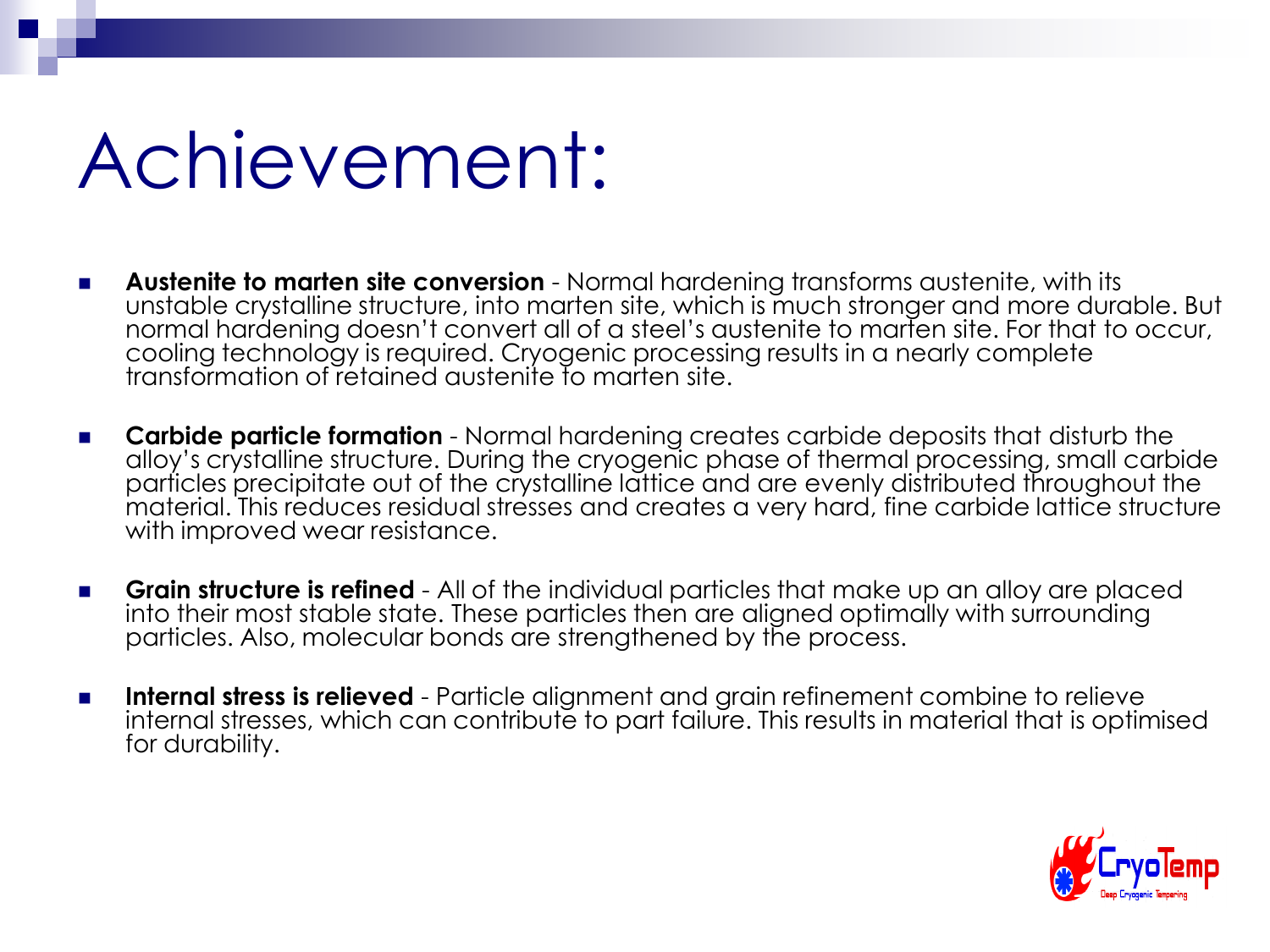#### Achievement:

#### **Improved electrical and thermal conductivity:**

- **Deap cryogenic processing will promote stress relief, improved conductivity and lower the resistance in** electrode material.
- **Copper, silver or other electrical conductors and connectors will have a freer flow of electrons.**
- Solder or brazed zones are stress relieved, which allows the current to flow less encumbered from the conductor to the connectors.
- Dielectric material is also improved in uniformity and performance, making it a better insulator.
- **Essentially, deep cryogenic processing is all about removing the BTUs or heat energy out of the material** being processed.
- **Kinetic energy is the energy of motion and this energy keeps the molecular structure of materials in an** irregular state.
- By removing much of this energy with deep cryogenic temperatures, the molecules are allowed to align themselves in a more uniform pattern.
- **This uniformity will remain once the material is returned to working temperatures.**
- It has been proven through the use of very accurate ohm meters that the measured resistance of a conductor before and after processing, and others showed a gain in efficiency (and reduced heat).
- **The IR temperature detectors showed anywhere from 30 40% reduction in heat in materials. This benefit** is just one reason why racers in all motor sports utilise the process so extensively.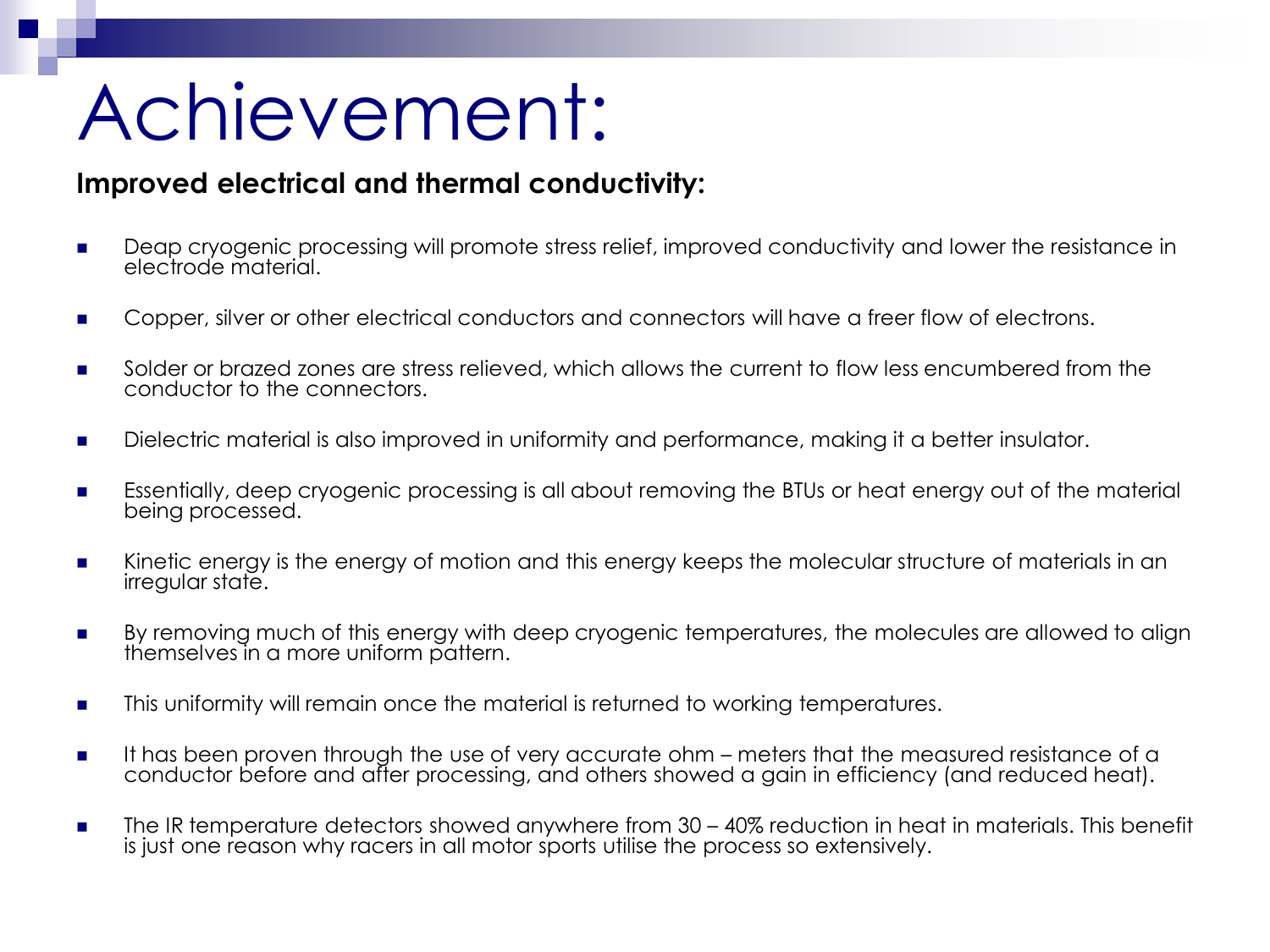#### Proof: 2300 P&H Shovel Main Shaft and Bull Gear

Through Cryogenic Thermal Cycling, a previously repaired micro-welded main shaft, showed that the process in the repair was flawed, hence the crack shown here

The processed steel used in the Bull Gear proved to be flawless, hence the perfect Cryogenic Thermal Treatment Process. The Bull Gear was also then CermaLube Dry Film Lubricant Coated. Ref: Powerkote



The processed steel used in this main shaft proved to be flawless, hence the perfect Cryogenic Thermal Treatment Process. The Main Shaft was also then CermaLube Dry Film Lubricant Coated.

Ref: Powerkote

**The Bull gear and main shaft have been in use since the date shown on the photographs – 10/12/2005, and are still currently in use in a P&H 2300 Shovel at Exxaro**